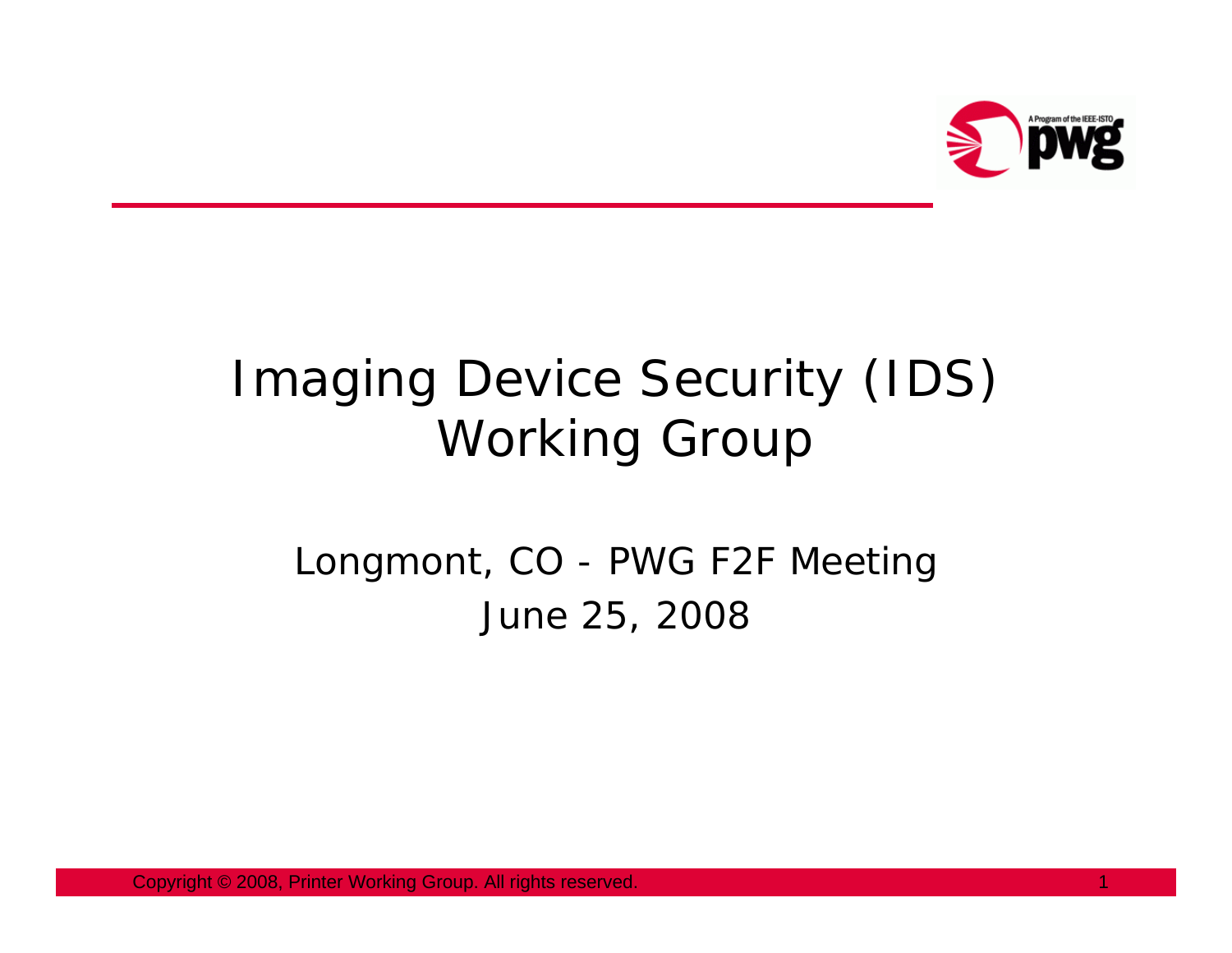## Status



- Reviewed Network Assessment Protocols
	- Cisco NAC (Network Access Control)
	- TCG TNC (Trusted Network Connect)
	- Microsoft NAP (Network Access Protection)
	- IETF NEA (Network Endpoint Assessment)
- NAP appears to be the most mature
	- Well documented (public documents)
	- Supported in MS O/S versions
- Defined an initial set of assessment attributes
- Current effort is to
	- Develop Assessment Attribute Specification.
	- Map Assessment Attributes into NAP.
	- Determine the required NAP protocol stacks.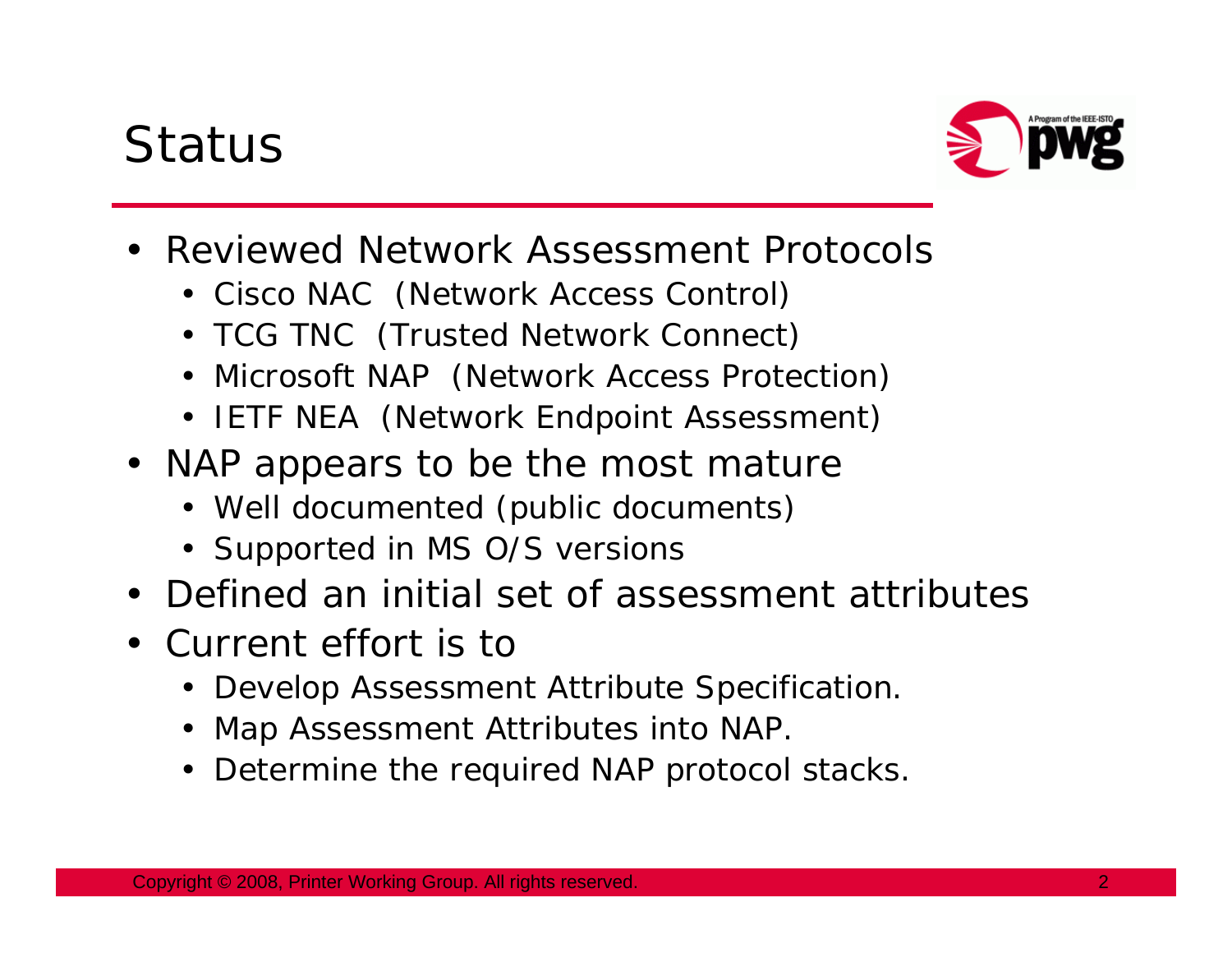### Overview Agenda



- Ron Nevc
	- Report on differences between NEA and NAP
- Jerry Thrasher
	- HD Health Assessment Attributes Document
- Ron Bergmar
	- NAP Binding & Proposed Extensions
- Joe Murdock
	- MS-NAP Protocol Stack Definition